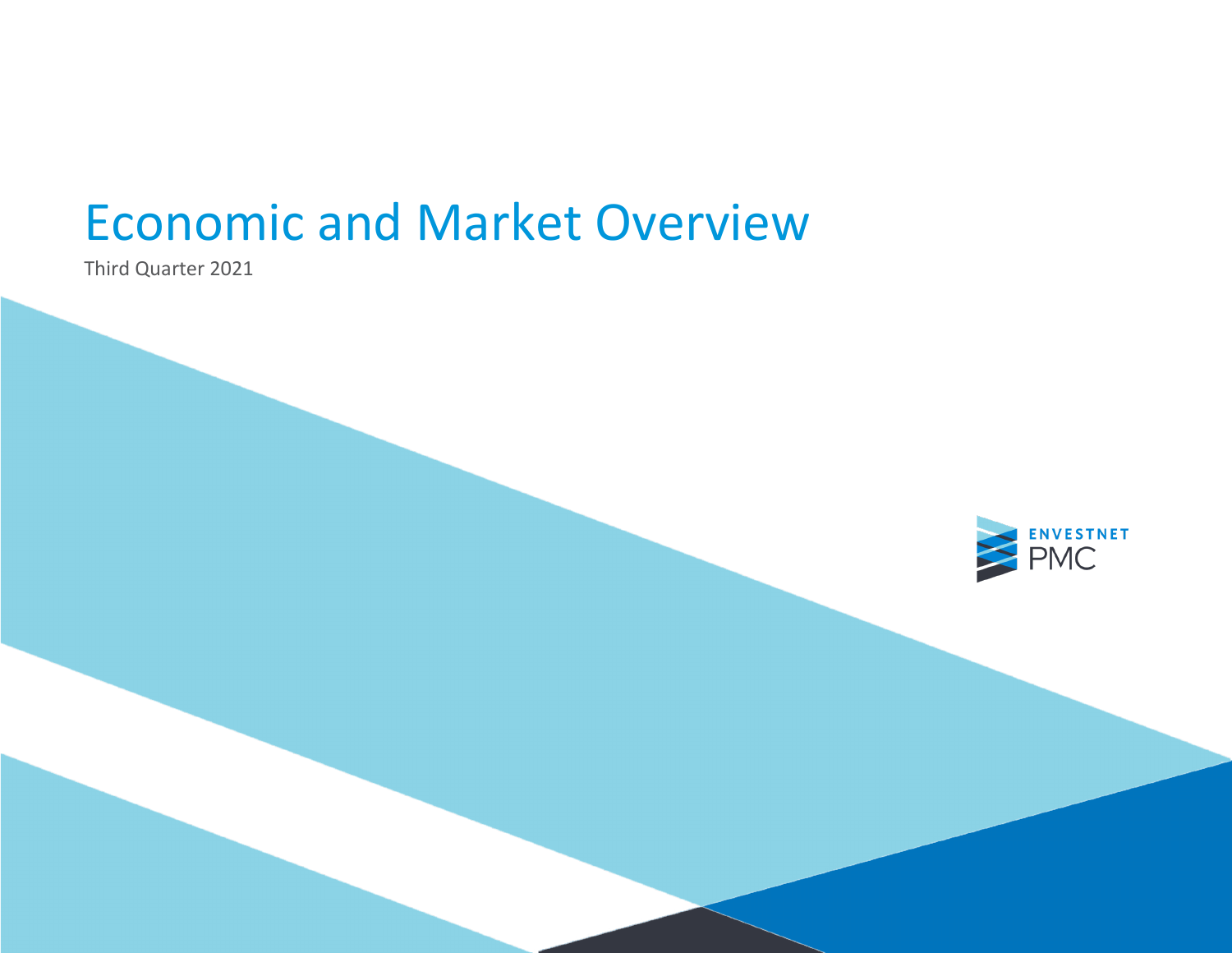Third Quarter 2021

*The following commentary summarizes prior financial market activity, and uses data obtained from public sources. This commentary is intended for one-on-one use with a client's financial advisor only, as a resource to manage assets and evaluate investment portfolio performance.*

### **The Economy**

The US economy posted slowing but above-average growth in the quarter, supported by the dual tailwinds of accommodative monetary policy and historic fiscal stimulus. Lockdowns that had defined the early stages of the pandemic have for all intents and purposes ended, but there remain supply chain disruptions causing bottlenecks for many goods. Within this context, the Bureau of Economic Analysis released the third estimate of the second quarter 2021 real GDP, a seasonally adjusted annualized increase of 6.7%, slightly higher than the prior estimate, and an improvement over the 6.3% increase in the prior quarter. The employment situation also improved, but the most recent gains were less than expected. The August report showed that employers added 235,000 jobs in the month, and that the unemployment rate fell to 5.2%. The Federal Open Market Committee (FOMC) maintained its supportive monetary policy response to the pandemic, leaving the funds rate target range of 0% to 0.25% unchanged. However, the central bank provided advance notice that it would begin tapering its \$120 billion monthly asset purchases, perhaps starting in December. The FOMC's "dot plot," a forecast of future rate changes, turned somewhat more hawkish, indicates the committee now expects the first interest rate hike to occur sometime in 2022.



### **Broad Market Index Returns**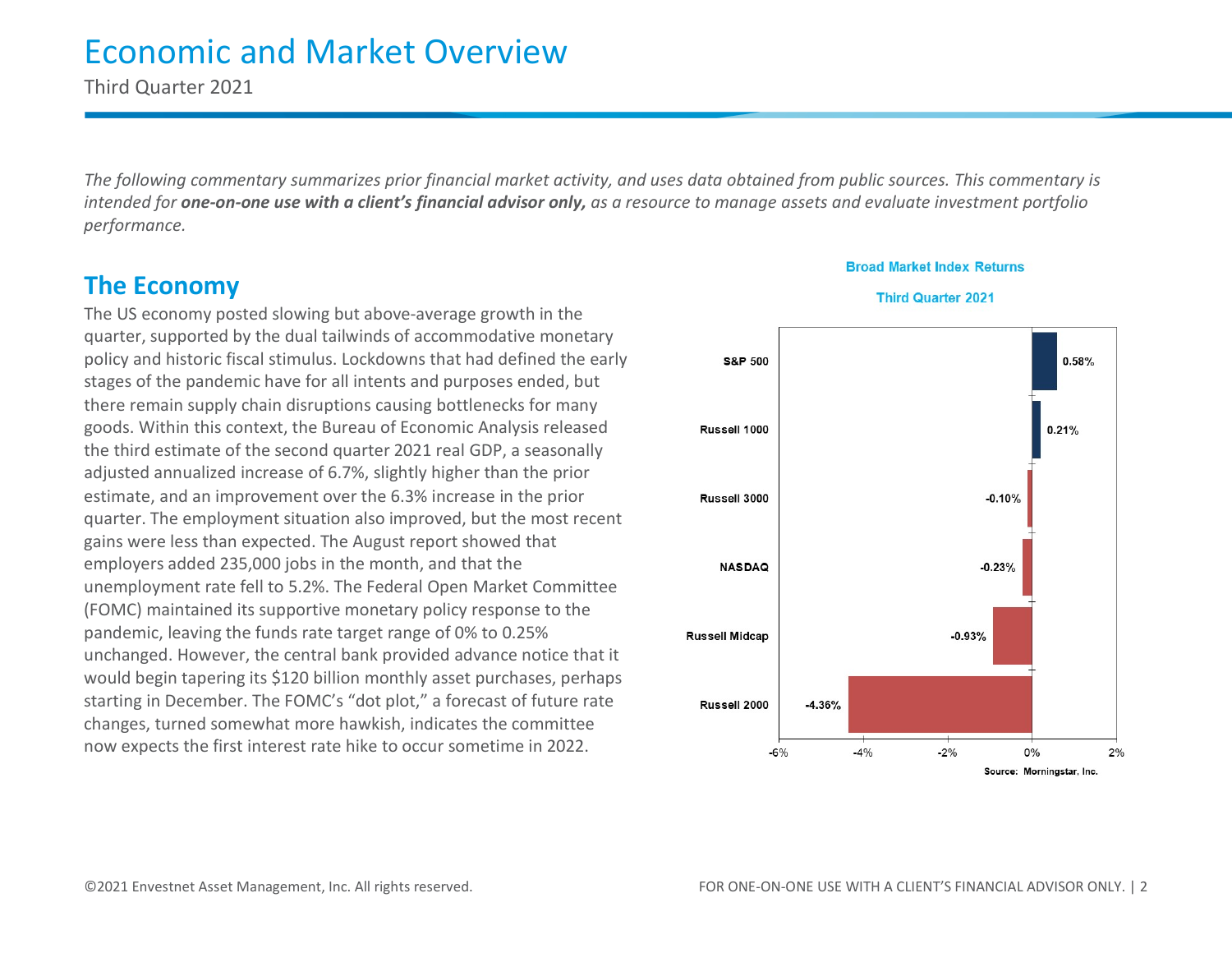Third Quarter 2021

### **Highlights and Perspectives**

#### **GROSS DOMESTIC PRODUCT (GDP)**

In the latest data available, the Bureau of Economic Analysis released the third estimate of the second quarter 2021 real GDP, a seasonally adjusted annualized increase of 6.7%, a notch better than the prior estimate, and an improvement over the 6.3% increase in the first quarter of 2021, as the economy continued to make up ground lost during the pandemic. As has been the case for most of the rebound, strength was especially strong in consumer segments, as consumers continue to benefit from the unprecedented fiscal stimulus coursing through the economy. Business investment was another segment that contributed positively. Inventories and trade were offsets. Corporate profits rose by 9.2% (not annualized) during the quarter after having risen 5.1% in the prior period. Inflation spiked, rising the fastest since the early 1980s.

#### **HOUSING**

The housing segment continued to improve in fits and starts, as low supply and high home prices have made it difficult for potential homebuyers to purchase a home. Existing-home sales for August (the latest monthly data available) rose to an annualized rate of 5.9 million units, about 2% lower than the results from July, and also down about 2% from year-ago levels. The inventory of existing homes was approximately 2.6 months of supply, lower than levels of the prior year. Existing-home prices in August increased 15.6% from August 2020. In the new-home segment, the NAHB

Housing Market Index, a measure of homebuilding activity, ended the quarter at 76, up slightly from a reading of 75 in the prior month, and lower than its cycle high of 90 in November 2020. Analysts believe the housing market remains in solid condition, even if mortgage rates were to rise from current levels.



(GICS Sectors in S&P 500, Third Quarter 3Q21)

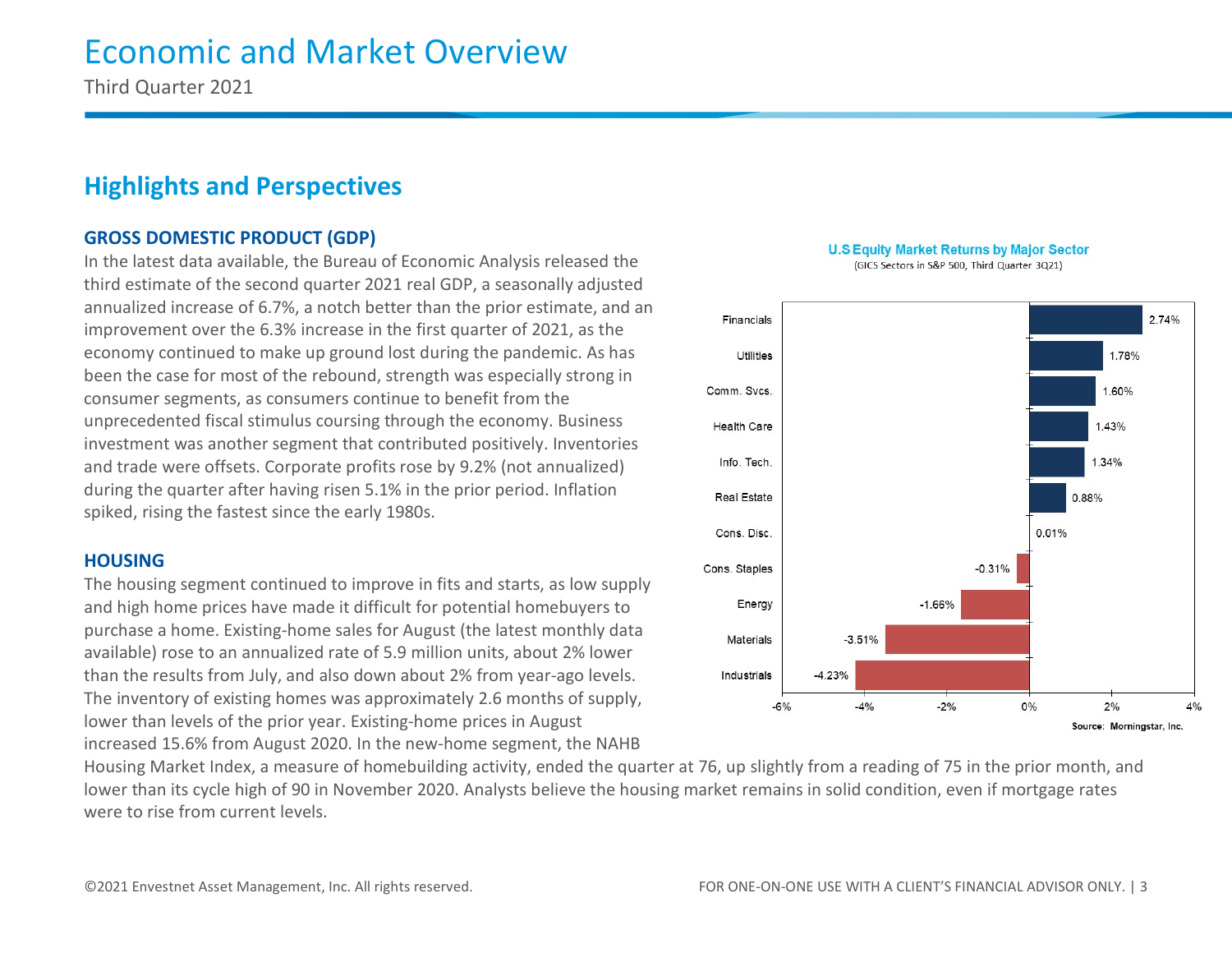Third Quarter 2021

#### **EMPLOYMENT**

The August employment report (the latest data available) showed a modest slowing with respect to the jobs situation, as new variants of the virus have dampened travel and leisure activities. In addition, the effects of the vast amounts of fiscal stimulus in the system have begun to dissipate. Employers added 235,000 jobs during the month, far lower than the consensus expectations of a gain of 750,000. The mining and manufacturing industries experienced the strongest gains, while losses in leisure/hospitality were the main reason for the overall slowdown. Economists indicate that employment will continue to trend higher such that the economy reaches full employment sometime in 2022. The unemployment rate in May declined to 5.2%, and the labor force participation rate remained level at 61.7%.

#### **FEDERAL RESERVE POLICY**

The FOMC made no change to the federal funds rate target range of 0% to 0.25%, but did provide the long-awaited advance notice of its plans to begin tapering the \$120 billion of monthly asset purchases. Analysts believe the tapering could begin in December. The committee modified the language regarding inflation in the communication following its most recent meeting, stating that prices remain "elevated." The FOMC's "dot plot" – the forecast of the fed funds rate – now signals that the federal funds rate may be raised in 2022, whereas in prior statements the expectation was 2023. The median projection of committee members is that the fed funds rate will be 1% in 2023 and 1.8% in 2024.

#### **INTEREST RATES**

Fixed income securities' prices on balance were lower (and yields higher) in the quarter as the economic rebound continued and inflation began to pick up steam. Inflation was a concern to bond investors, and even though growth slowed from prior quarters, yields were firm. The upcoming negotiations in Congress over raising the debt ceiling and passing an infrastructure bill could create heightened volatility for bonds in the coming weeks. As mentioned above, the FOMC made no change to its policy stance, but indicated that it sees the fed funds rate rising in 2022, earlier than had previously been expected. The FOMC is expected to maintain the target federal funds rate range at between 0% to 0.25% for the next several quarters.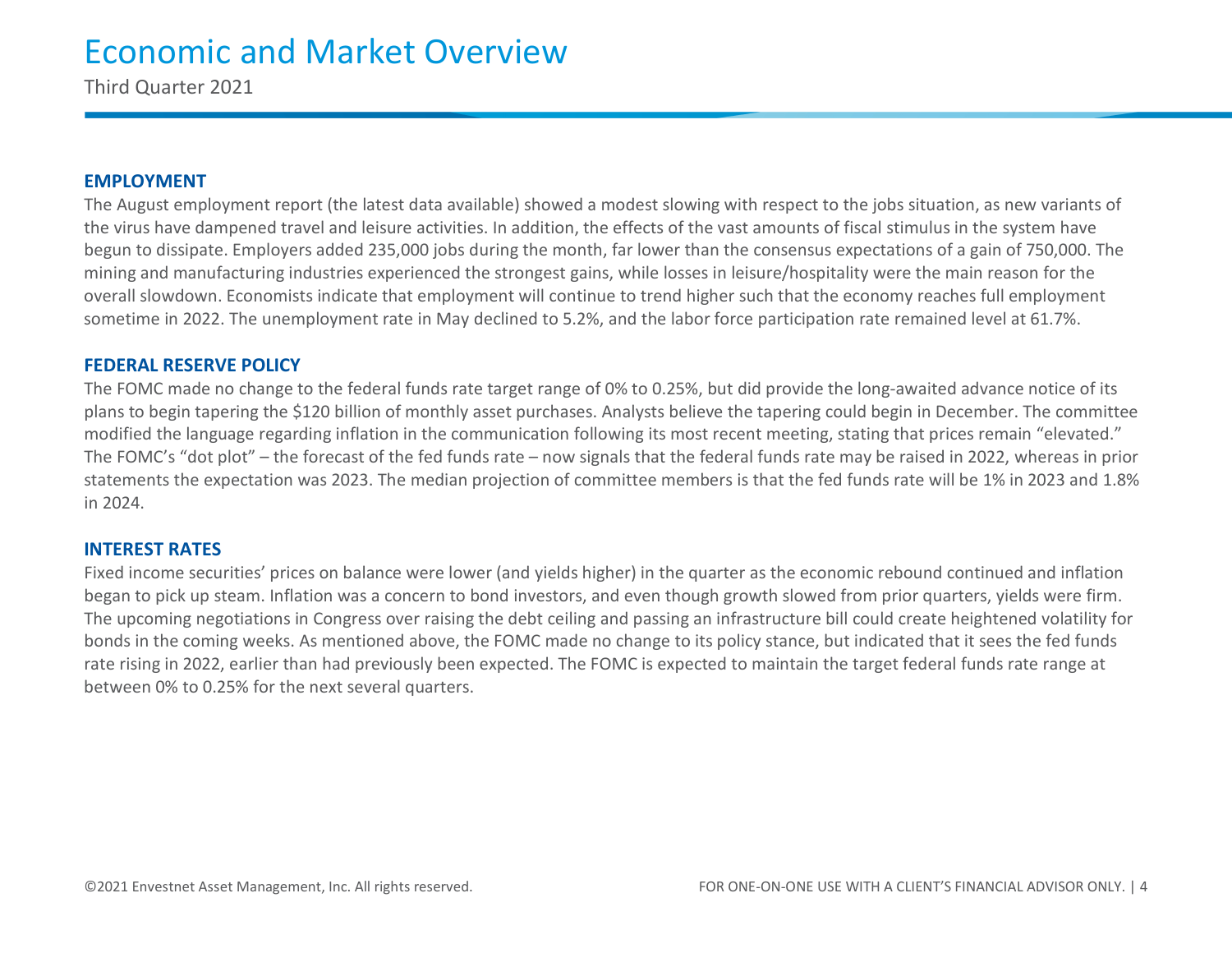Third Quarter 2021



U.S. Treasury, Muni and Corporate 30-Year Yield Curves

The shape of the Treasury yield curve remained similar to that at the end of the second quarter. Yields on the shortest-term maturities rose a mere 10 basis points, while yields in the intermediate- and long-term segments of the curve were essentially flat. By the end of the quarter, the yield on the benchmark 10-year US Treasury note was higher, ending at 1.49%, compared to 1.47% on June 30.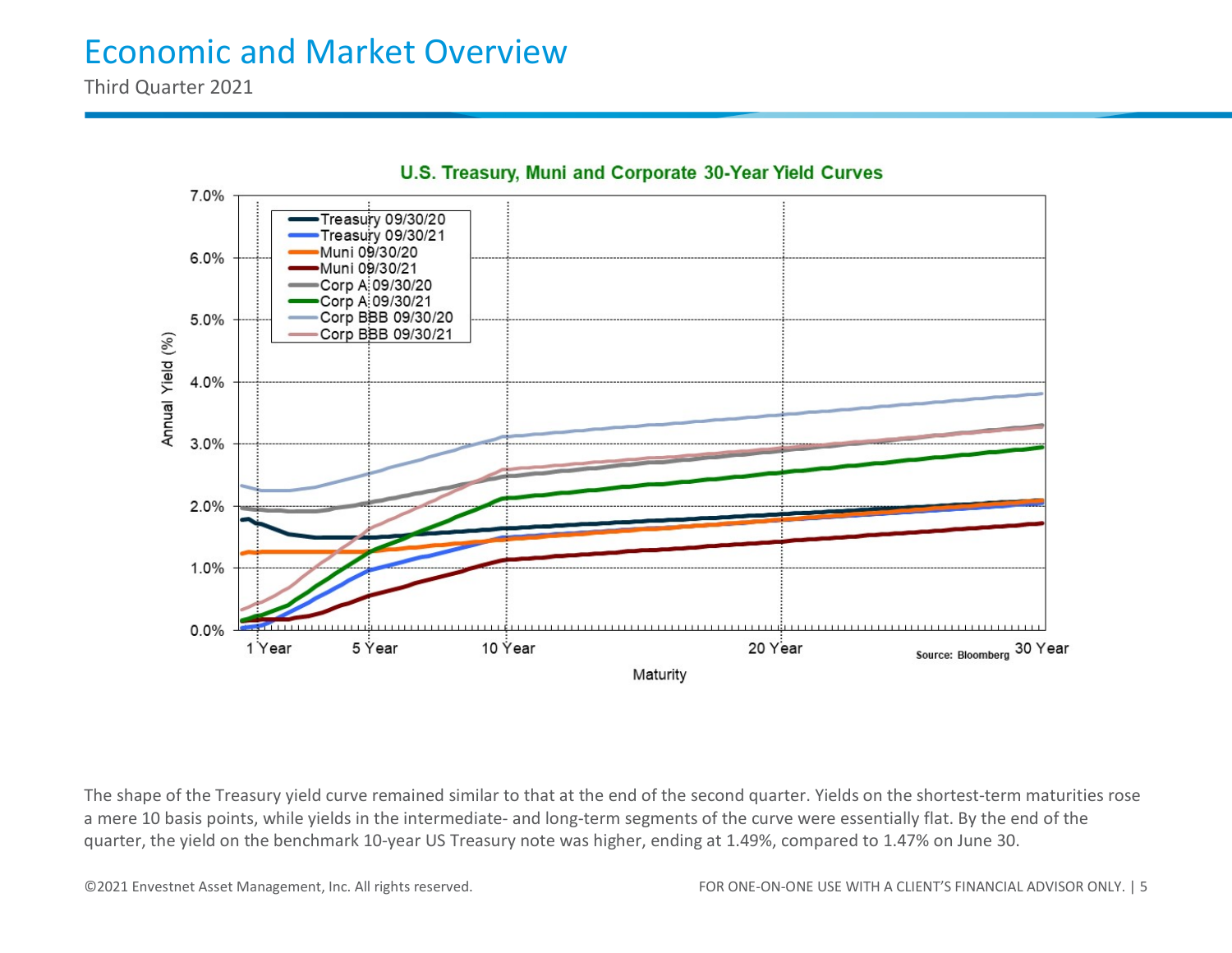Third Quarter 2021

The yield on the 10-year Treasury trended lower at the outset of the quarter, from a high of 1.47% near the beginning of July to a low of 1.17% in early August as economic growth cooled. However, yields marched higher from that point as investors began to worry that the elevated inflation was not going to be merely transitory, as the FOMC had previously indicated. Against this backdrop, the yield on the 3 month Treasury Bill settled at 0.04% at the end of the quarter, of the same as the previous quarter. The yield on the 5-year Treasury Note ended the quarter at 0.97%, compared to 0.89% on June 30, and as mentioned above, the yield on the 10-year Treasury Note was higher at 1.49%, compared to 1.47% over the same period. The yield on the 30-year Treasury Bond was little changed, ending the period at 2.05%, compared to its beginning level of 2.09%. Inflation expectations were also somewhat lower, with the Fed's gauge of five-year forward inflation expectations below the level of 2.24% on June 30.

Total returns on fixed income securities were mixed during the quarter. The Bloomberg Barclays Treasury 5-7 Yr. Index declined by -0.1% for the quarter. The Bloomberg Barclays US Credit Corporate 5-10 Yr. Index edged up by +0.04% during the three months. High yield securities, which often follow the performance of equities, edged higher, posting a return of +0.9%. Municipals posted moderately lower results in the quarter, as the Bloomberg Barclays Municipal Bond Index inched down by -0.3% during the quarter. Prices of non-US fixed income securities were lower in the quarter, as the Bloomberg Barclays Global Aggregate ex-US Index dropped -1.6%. Emerging markets bonds gave up recent gains, with the JPM EMBI Global Index lower by -0.5%.

#### **EQUITIES**

Stocks finally encountered some headwinds after generating consistent positive monthly returns since March. Broad-based indices posted their sixth consecutive quarter of gains, but heightened inflation and rising yields created higher volatility later in the quarter. The S&P 500 rose steadily from the beginning of the quarter through early September, at which time it had gained 5.9%. However, seasonal influences, looming debt ceiling negotiations, and the aforementioned concern about inflation caused investors to take a portion of their profits. When the quarter ended, the S&P 500 Index had advanced +0.6%, and has gained +30% over the past 12 months.

Performance of eight of the 11 primary economic sectors was positive during the quarter. Financials, Utilities, and Communications Services were the strongest performers on a relative basis, generating returns of +2.7%, +1.8%, and +1.6%, respectively. The Industrials, Materials, and Energy sectors were the poorest relative performers, posting returns of -4.2%, -3.5%, and -1.7%, respectively.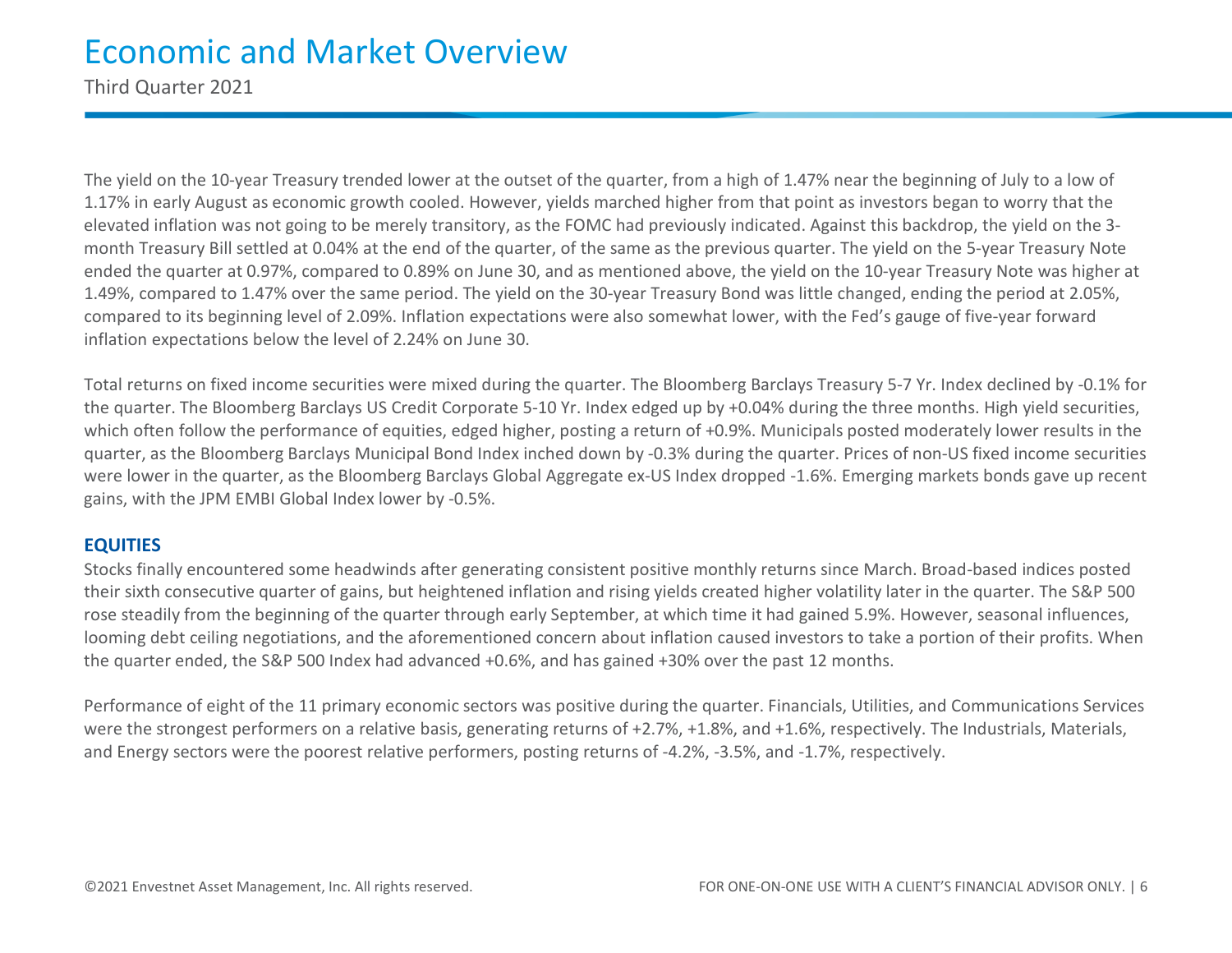Third Quarter 2021

The Russell 1000 Index of large capitalization stocks generated a +0.2% total return. Within the large cap segment, growth stocks outperformed value stocks. Small cap stocks, as represented by the Russell 2000 Index, underperformed large caps, and finished the quarter with a total return of -4.4%. Small cap value outperformed small cap growth. The NASDAQ Composite, dominated by information technology stocks, finished the quarter with a modest loss of -0.2%. The Dow Jones Industrial Average of 30 large industrial companies declined by -1.5%.

Real Estate Investment Trusts (REITs) were higher during the quarter, with the DJ US Select REIT Index up +1.3%. Commodities also posted solid gains, with the Bloomberg Commodity Index adding +6.6% for the quarter.

International stocks also generated mixed results during the quarter, and generally performed in line with US equities. The MSCI ACWI Ex-USA Index, which measures performance of world markets outside the US, slumped by -3.0%. The MSCI EAFE Index of developed markets stocks eased by -0.5%. Regional performance was generally negative for the quarter. Eastern Europe was the strongest performer on a relative basis, with a return of +8.2%. China was the poorest relative performer, declining -18.2%. Emerging markets performance was very poor, as the MSCI Emerging Markets Index was lower by -8.1%.

#### **Non-U.S. Equity Market Returns** By Region (U.S. Dollars)

Third Quarter 2021

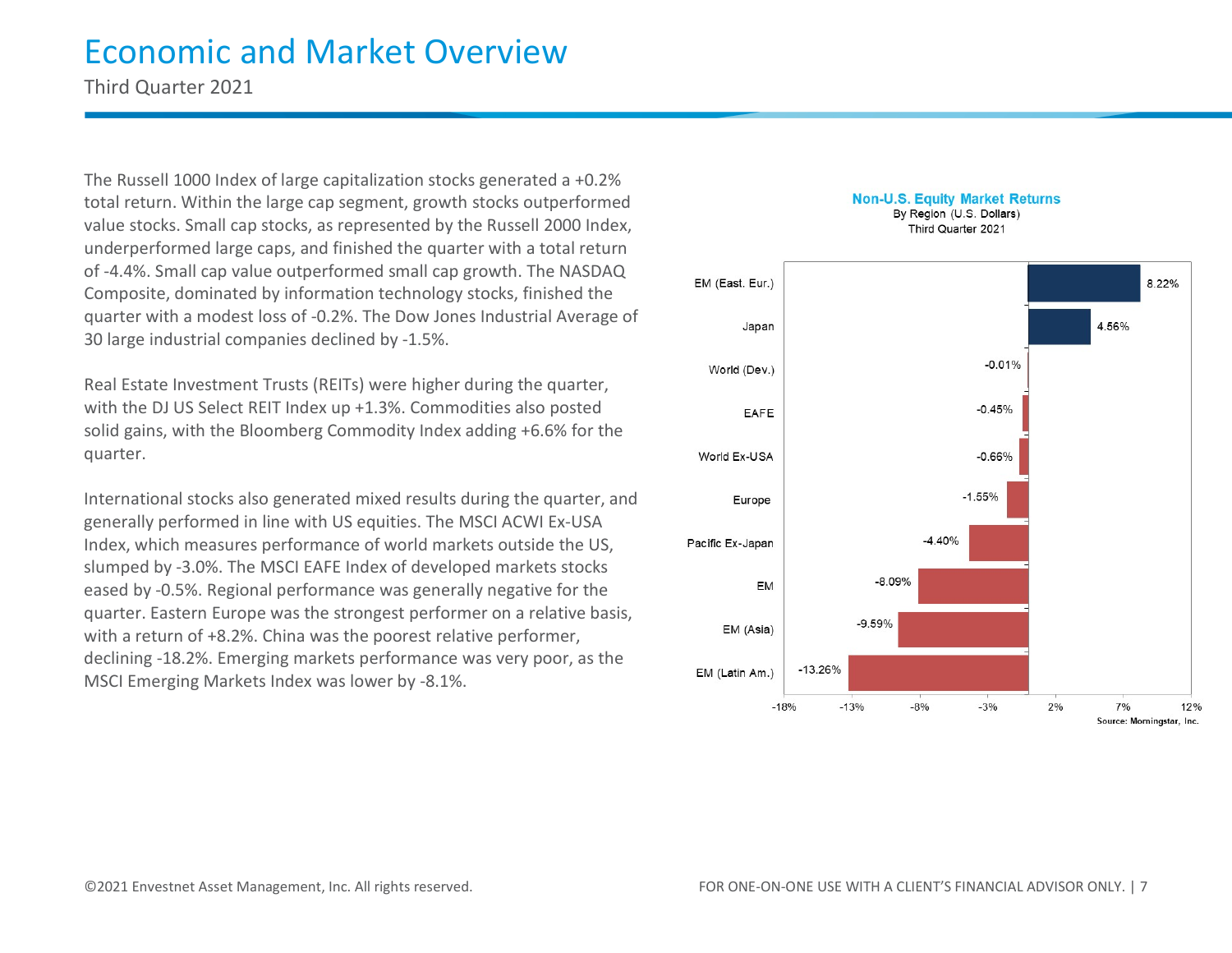Third Quarter 2021

### **Outlook**

The global economy is moving forward in fits and starts, with varying results in different regions of the world. Covid-19 continues to be somewhat of a headwind for the economy, with the Delta variant raising concerns over a rise in new cases. At the same time, questions about the long-term efficacy of vaccinations, and debates about vaccine and mask mandates are causing increased societal polarization. In the US, growth has been resilient, but expectations have been moderated in recent weeks due to the impact of the Delta variant. The euro zone is faring better than expected from the perspective of economic prospects, with analysts forecasting 4% growth in 2022. In Asia, lower vaccination rates have caused governments to re-impose restrictions, putting a damper on economies. Economists are increasingly focusing on consumer sentiment, because as the effects of fiscal stimulus fade economies will need to rely on positive expectations about the future in order to sustain growth. Supply chain disruptions also remain a hurdle. Since Asia is a critical player in the supply chain, economists argue that improvement in supplies will be slow to come until the region sees a drop in Covid cases. In terms of central bank throughout the world, the expectation is that many will begin tapering soon, and that they will begin to raise rates in 2022, assuming growth is positive and inflation remains elevated. Despite stumbling into the end of the quarter, stock prices are not far off all-time highs, and still have valuations that are also near record levels. Historically, when valuations have been close to where they currently stand forward returns have been muted.

Brandon Thomas, *Co-Founder* and *Chief Investment Officer,* Envestnet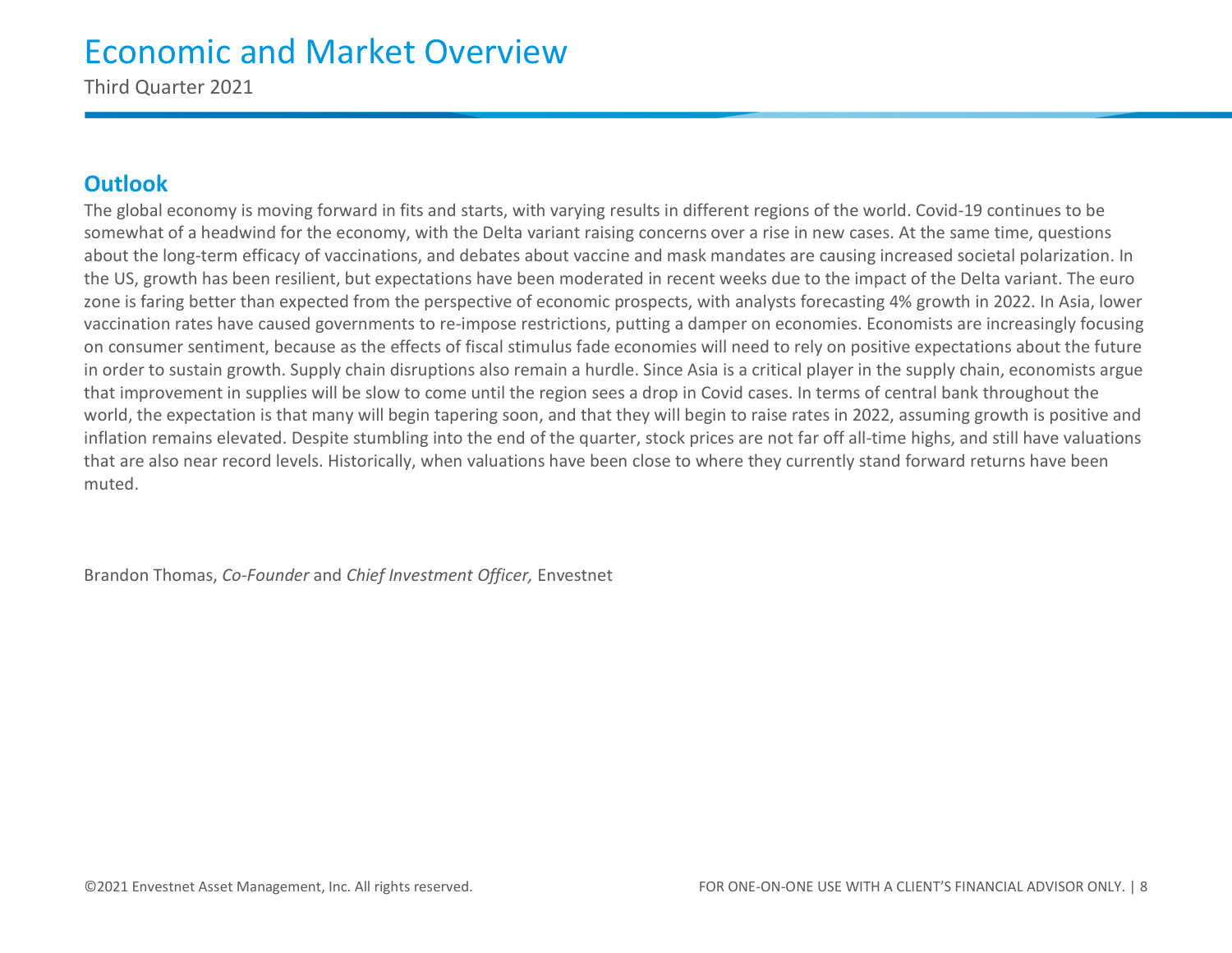Third Quarter 2021

#### **DISCLAIMER**

The information, analysis, and opinions expressed herein are for general and educational purposes only. Nothing contained in this quarterly review is intended to constitute legal, tax, accounting, securities, or investment advice, nor an opinion regarding the appropriateness of any investment, nor a solicitation of any type. All investments carry a certain risk, and there is no assurance that an investment will provide positive performance over any period of time. An investor may experience loss of principal. Investment decisions always should be made based on the investor's specific financial needs and objectives, goals, time horizon, and risk tolerance. The asset classes and/or investment strategies described may not be suitable for all investors, and investors should consult with an investment advisor to determine the appropriate investment strategy. Past performance is not indicative of future results.

Information obtained from third-party sources is believed to be reliable but not guaranteed. Envestnet | PMC™ makes no representation regarding the accuracy or completeness of information provided herein. All opinions and views constitute our judgments as of the date of writing, and are subject to change at any time without notice.

Investments in smaller companies carry greater risk than is customarily associated with larger companies for various reasons, such as volatility of earnings and prospects, higher failure rates, and limited markets, product lines, or financial resources. Investing overseas involves special risks, including the volatility of currency exchange rates and, in some cases, limited geographic focus, political and economic instability, and relatively illiquid markets. Income (bond) securities are subject to interest rate risk, which is the risk that debt securities in a portfolio will decline in value because of increases in market interest rates. Exchange Traded Funds (ETFs) are subject to risks similar to those of stocks, such as market risk. Investing in ETFs may bear indirect fees and expenses charged by ETFs in addition to their direct fees and expenses, as well as indirectly bearing the principal risks of those ETFs. ETFs may trade at a discount to their net asset value, and are subject to the market fluctuations of their underlying investments. Investing in commodities can be volatile, can suffer from periods of prolonged decline in value, and may not be suitable for all investors. Index performance is presented for illustrative purposes only, and does not represent the performance of any specific investment product or portfolio. An investment cannot be made directly into an index.

Alternative Investments may have complex terms and features that are not easily understood and are not suitable for all investors. Investors should conduct their own due diligence to ensure they understand the features of the product before investing. Alternative investment strategies may employ a variety of hedging techniques and nontraditional instruments, such as inverse and leveraged products. Certain hedging techniques include matched combinations that neutralize or offset individual risks, such as merger arbitrage, long/short equity, convertible bond arbitrage, and fixed income arbitrage. Leveraged products are those that employ financial derivatives and debt to try to achieve a multiple (for example two or three times) of the return or inverse return of a stated index or benchmark over the course of a single day. Inverse products use short selling, derivatives trading, and other leveraged investment techniques, such as futures trading, to achieve their objectives, mainly to track the inverse of their benchmarks. As with all investments, there is no assurance that any investment strategies will achieve their objectives or protect against losses.

Neither Envestnet, Envestnet | PMC™ nor its representatives render tax, accounting, or legal advice. Any tax statements contained herein are not intended or written to be used, and cannot be used, for the purpose of avoiding US federal, state, or local tax penalties. Taxpayers should always seek advice based on their own particular circumstances from an independent tax advisor.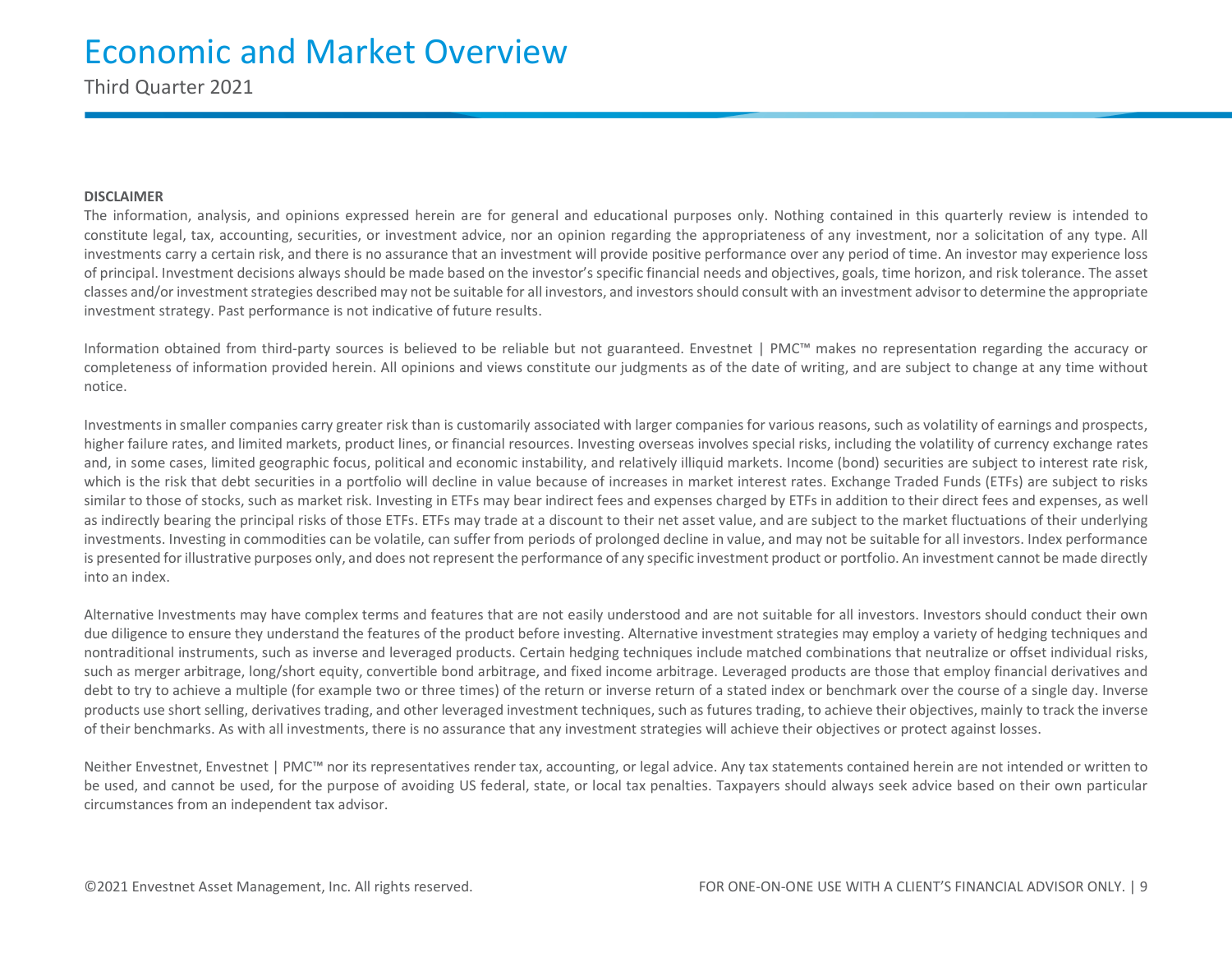Third Quarter 2021

#### **INDEX OVERVIEW**

The Dow or DJIA (Dow Jones Industrial Average) is an unmanaged index of 30 common stocks comprising 30 actively traded blue chip stocks, primarily industrials, and assumes reinvestment of dividends. The **NASDAQ Composite** is a stock market index of the common stocks and similar securities listed on the NASDAQ stock market. The **S&P 500 Index** is an unmanaged index comprising 500 widely held securities considered to be representative of the stock market in general. The **DJ US Select REIT Index** is a subset of the Dow Jones Americas Select RESI and includes only REITs and REIT-like securities (The Dow Jones US Select Real Estate Securities Index (RESI) represents equity real estate investment trusts (REITs) and real estate operating companies (REOCs) traded in the US). The **Bloomberg Commodity Index** is a broadly diversified commodity price index that tracks prices of futures contracts on physical commodities on the commodity market, and is designed to minimize concentration in any one commodity or sector. The **MSCI EAFE Index** is recognized as the preeminent benchmark in the US to measure international equity performance. It comprises the MSCI country indices that represent developed markets outside of North America: Europe, Australasia, and the Far East. The **MSCI Emerging Markets Index** is a free floatadjusted market-capitalization index that is designed to measure equity market performance in the global emerging markets. The **MSCI ACWI Index** is a free float-adjusted market-capitalization-weighted index that is designed to measure the equity market performance of developed and emerging markets. The MSCI ACWI consists of 46 country indices comprising 23 developed and 23 emerging markets country indices. The **MSCI Emerging Markets (EM) Eastern Europe Index** captures large and mid cap representation across four emerging markets (the Czech Republic, Hungary, Poland, and Russia) countries in Eastern Europe. With 52 constituents, the Index covers approximately 85% of the free float-adjusted market capitalization in each country. The **MSCI EM (Emerging Markets) Latin America Index** is a free float-adjusted marketcapitalization-weighted index that is designed to measure the equity market performance of emerging markets in Latin America. The **MSCI ACWI Ex-US Index** is a marketcapitalization-weighted index maintained by Morgan Stanley Capital International (MSCI) and designed to provide a broad measure of stock performance throughout the world, with the exception of US-based companies. The **MSCI China Index** captures large and mid cap representation across China H shares, B shares, Red chips, and P chips covering about 85% of this China equity universe. The **Bloomberg Barclays Municipal Bond Index** is an unmanaged index comprising investment-grade, fixed-rate municipal securities representative of the tax-exempt bond market in general. The **Bloomberg Barclays Global Aggregate ex-US Index** is a market-capitalization-weighted index, meaning the securities in the index are weighted according to the market size of each bond type. Most US-traded investment- grade bonds are represented. Municipal bonds and Treasury Inflation-Protected Securities are excluded, due to tax treatment issues. The Index includes Treasury securities, government agency bonds, mortgage-backed bonds, corporate bonds, and a small amount of foreign bonds traded in the US. The **Bloomberg Barclays US 5-10 Year Corporate Bond Index** measures the investment return of US dollar-denominated, investment-grade, fixed-rate, taxable securities issued by industrial, utility, and financial companies, with maturities between 5 and 10 years. Treasury securities, mortgage-backed securities (MBS), foreign bonds, government agency bonds, and corporate bonds are some of the categories included in the Index. The **Bloomberg Barclays Capital US 5-7 Year Treasury Bond Index** is a market-capitalization-weighted index, and includes Treasury bonds issued by the US with a time to maturity of at least 5 years, but no more than 7 years. The **Russell 1000 Index** is a market-capitalization-weighted benchmark index made up of the 1000 largest US companies in the Russell 3000 Index (which comprises the 3000 largest US companies). The **Russell 2000 Index** is an unmanaged index considered representative of small cap stocks. The **Russell 3000 Index** is an unmanaged index considered to be representative of the US stock market, and measures the performance of the largest 3,000 US companies representing approximately 98% of the investable US equity market. The **Russell Midcap Index** is a subset of the Russell 1000 Index. It includes approximately 800 of the smallest securities based on a combination of their market cap and current index membership. The **Housing Market Index** (HMI) is based on a monthly survey of **NAHB** members designed to take the pulse of the single-family housing market. The survey asks respondents to rate market conditions for the sale of new homes at the present time and in the next six months, as well as the traffic of prospective buyers of new homes. The **JPMorgan Emerging Market Bond Index** (EMBI Global) tracks total returns for traded external debt instruments in the emerging markets, and is an expanded version of the JPMorgan EMBI+. As with the EMBI+, the EMBI Global includes US dollar-denominated Brady bonds, loans, and Eurobonds with an outstanding face value of at least \$500 million. The **CBOE Volatility Index** (VIX) is an up-to-the-minute market estimate of expected volatility that is calculated by using real-time S&P 500 Index option bid/ask quotes. The Index uses nearby